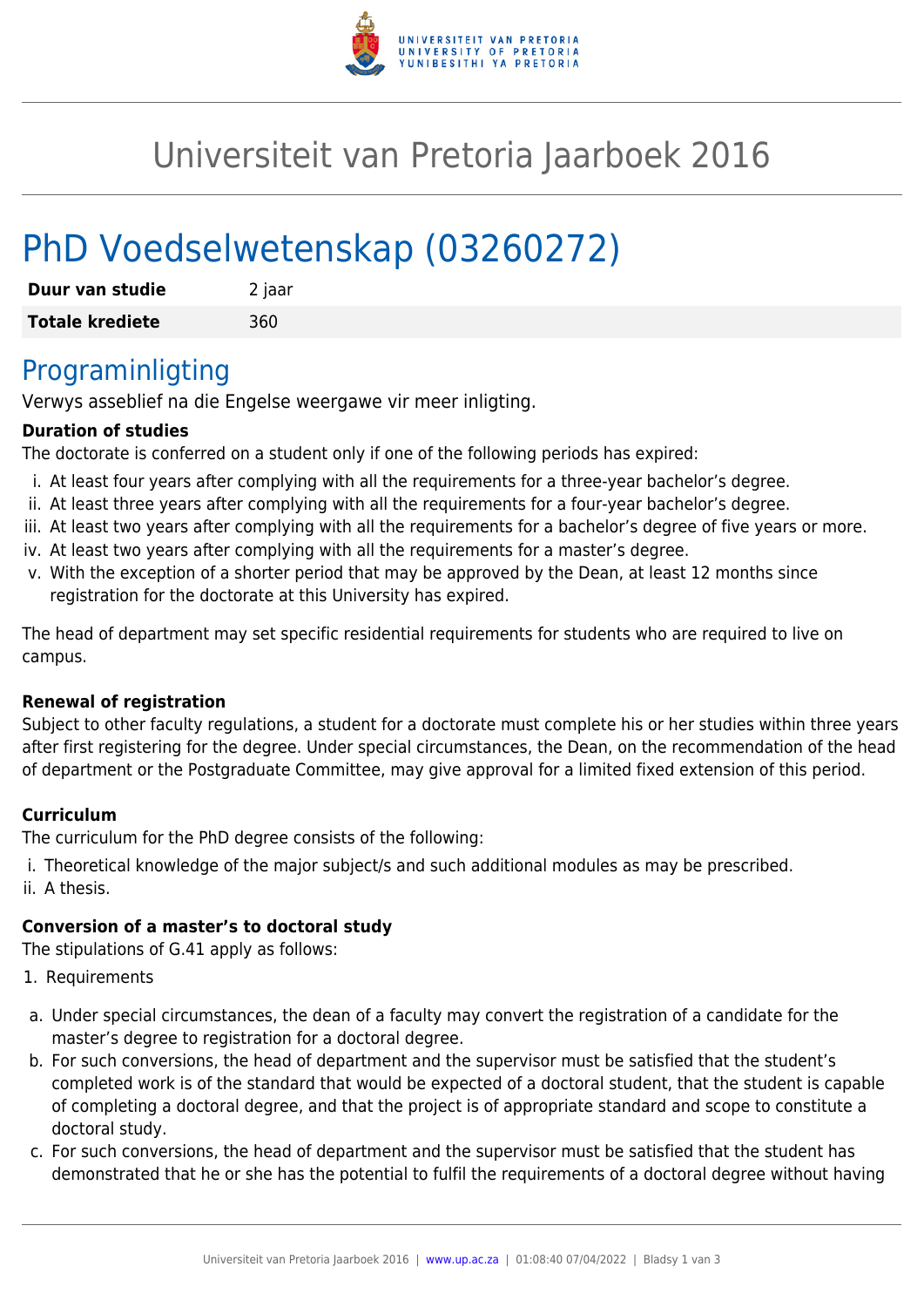

completed a master's degree.

- 2. Process
- a. Application for conversion may be submitted at any time during the course of study for the master's degree.
- b. The application for the conversion must include the following documentation:
- i. A detailed progress report by the candidate of the work completed for the master's project. The report must provide proof that the results obtained thus far are of such a standard and scientific significance that they justify conversion to a doctoral project. The report should include details of presentations made at conferences and of material that has been submitted for publication and/or published.
- ii. A detailed proposal for the intended doctoral project, written by the candidate, including the objectives of the project.
- iii. A recommendation by the supervisor with specific comments on the ability of the applicant as a potential doctoral candidate as well as the feasibility of the conversion, especially with regard to the information provided by the candidate in his/her reports (items (i) and (ii)).
- iv. A recommendation by the head of department, if he or she is not the supervisor, in which the ability of the candidate as a potential doctoral candidate is confirmed.
- v. If the dean considers it advisable for the faculty, the candidate may be required to present a seminar to the department in support of the application. In this case, the head of department should include a report on this in his or her recommendation.
- c. The application of the candidate, together with the reports and recommendations, is submitted for consideration to the dean, (who may delegate to the Chairperson of the Faculty Postgraduate Committee) for approval. The decision should be submitted to the Faculty Board for approval.

#### **General**

Candidates are required to familiarise themselves with the General Regulations regarding the maximum duration of study and the requirements to submit an article/s for publication.

## **Toelatingsvereistes**

Bykomend tot die bepalings van Algemene Regulasies G.1.3 en G.62 is 'n MSc, MScAgric, MInstAgrar of ander toepaslike graad 'n voorvereiste vir toelating tot PhD studies. Bykomende vereistes en voorwaardes kan gespesifiseer word deur die Dekaan op aanbeveling van die departementshoof en studieleier.

## Eksamens en slaagvereistes

- i. Consult the General Regulations that apply to the calculation of marks.
- ii. In order to obtain the PhD degree the candidate must:
- pass the examinations and the prescribed modules, as determined in the study programme;
- pass the thesis; and
- pass the final examination on the thesis and general subject knowledge.

Die inligting wat hier verskyn, is onderhewig aan verandering en kan na die publikasie van hierdie inligting gewysig word.. Die [Algemene Regulasies \(G Regulasies\)](https://www.up.ac.za/faculty-of-education/yearbooks/2016/rules/view/REG/lg/af) is op alle fakulteite van die Universiteit van Pretoria van toepassing. Dit word vereis